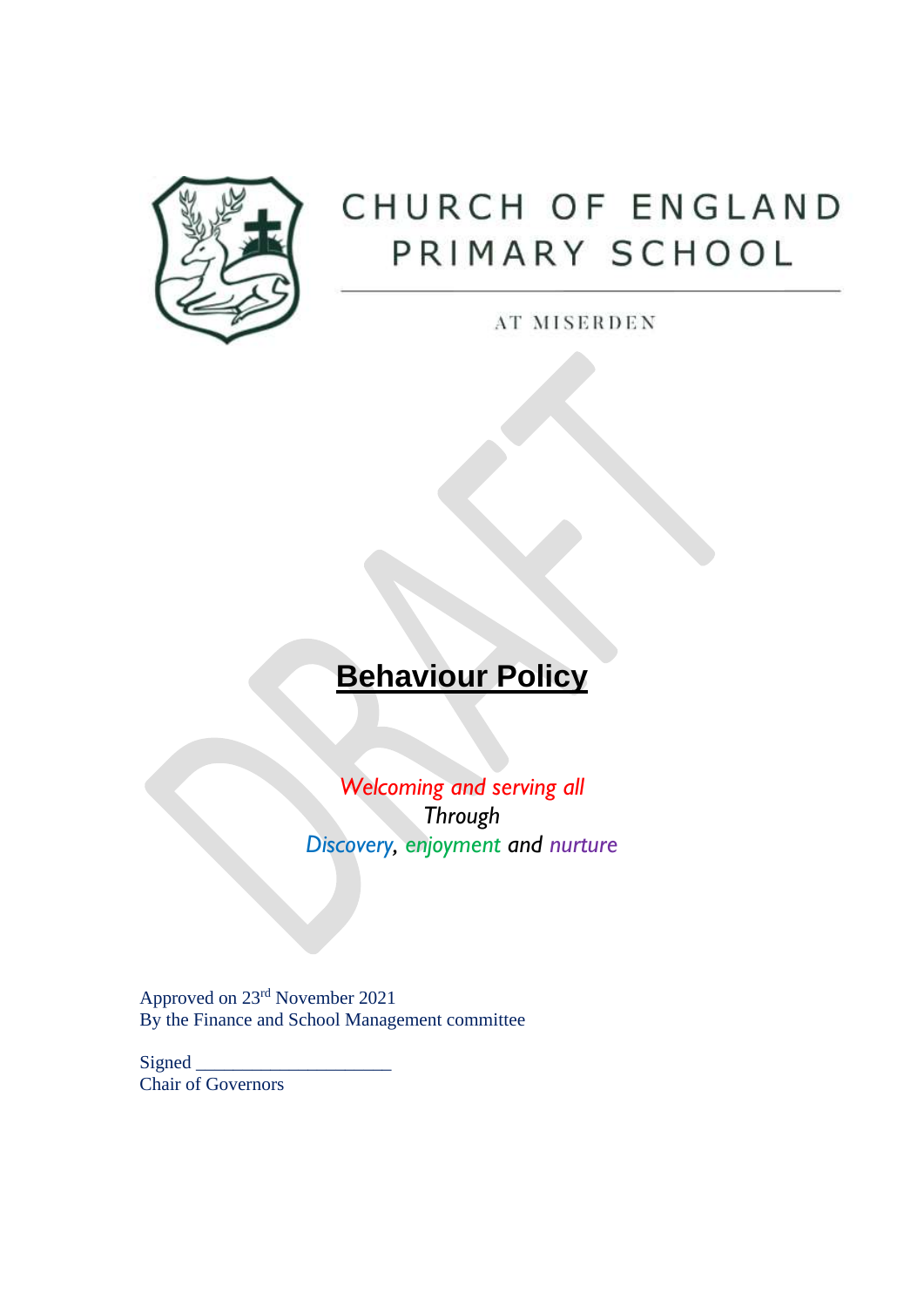# **Introduction**

Miserden C.E. Primary school offers a spiritual and moral basis for the development of human wholeness and a sure foundation for personal and social values based on the person and ministry of Christ. As a community of faith, Miserden C.E. Primary School should, reflects the nature of the Trinity, a life shared and defined by reference to others. Here we can begin to discover who we are, why we are, and – perhaps most importantly – what we might be.

> In our school our Christian vision shapes all we do – *Welcoming and serving all Through Discovery, enjoyment and nurture*

The school welcomes and serves all in its community. We work to mirror the body of Christ believing that everyone brings gifts and talents that enrich our life together. We treat one another with generosity, compassion, respect, forgiveness and friendship inspired by the parable of the Good Samaritan. We strive to ensure the children of our school receive the very best education possible believing that an excellent standard of Education is an expression of God's love for us.

#### **Aims**

At Miserden C E Primary School we are striving to create a happy, caring and secure environment for children and staff. This involves children and staff working together to develop a good, friendly, cooperative working relationship for the benefit of all.

We believe that education must be a partnership between the child, the home and the school, and we will endeavour to strengthen these links. Any child not attending school will be followed up by staff on the first day of absence. (see attendance Policy)

It is important that each child be stimulated by a wide and interesting curriculum. We aim to develop and encourage positive attitudes such as cooperation, consideration and tolerance within our school. These attitudes may be reinforced and developed during assemblies, class times and extracurricular activities.

We expect our pupils to show acceptable behaviour in school, when participating in extracurricular activities as well as when representing the school in the wider community.

This policy is in line with our Christian Values of **Justice, Respect and Friendship**

We have identified, as a staff that we must work towards the following aims:

- 1. Every child should have respect for him/herself and for other people.
- 2. Every child should have respect for property and the environment.
- 3. Children should learn truth, politeness and good manners.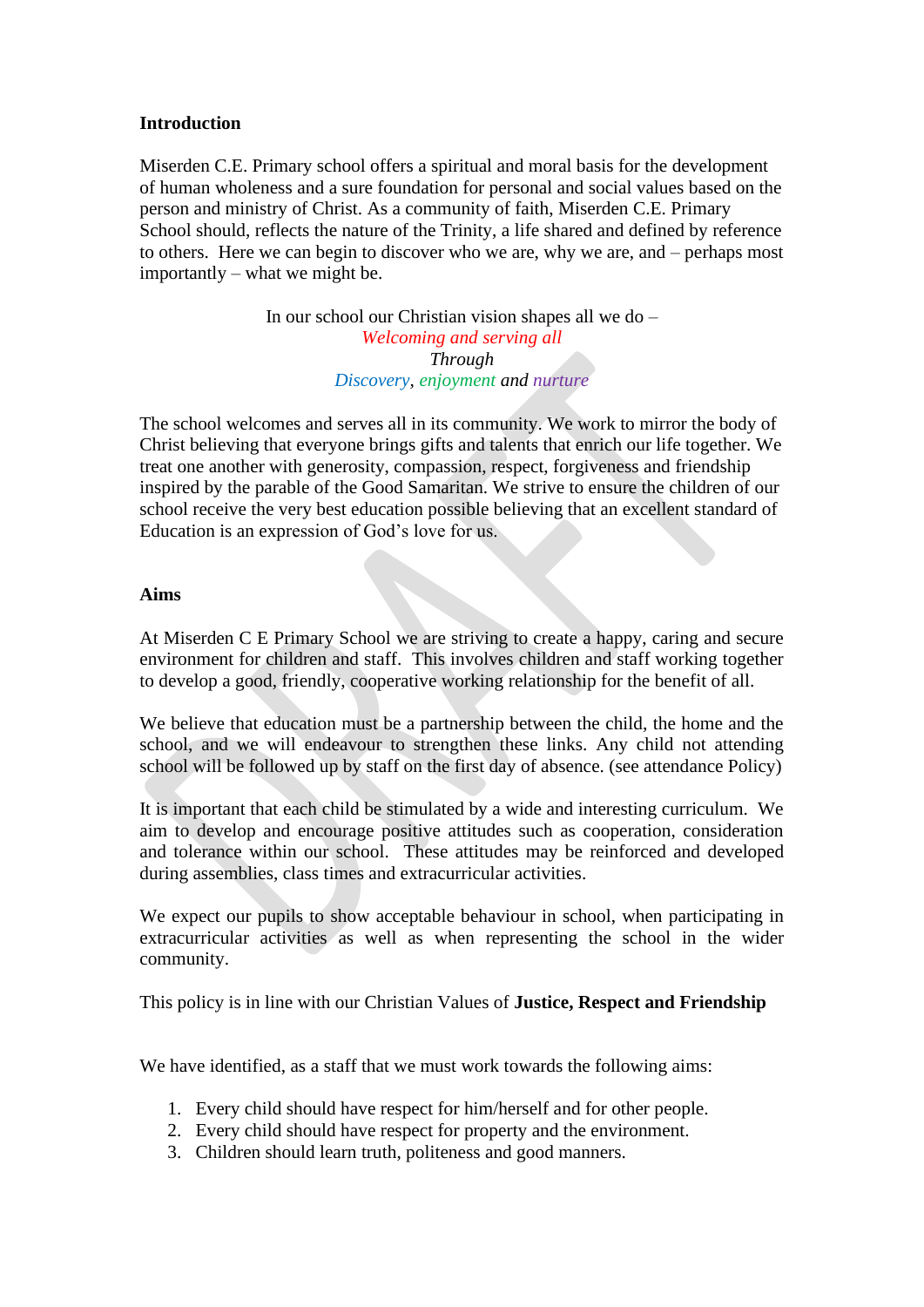- 4. Every child should develop the ability to listen and to respect the rights and feelings of those around him/her.
- 5. Children should try to be tolerant and considerate in their dealings with others.
- 6. Every child should develop the notion of self-discipline and become a responsible member of our school and community.

# **Framework of our code of conduct**

- 1. New staff should be informed of the day-to-day rules of the school, as part of their induction.
- 2. Each class teacher is responsible for the pastoral needs of their class.
- 3. Pastoral discussions relating to particular children may take place informally, in staff meetings and pupil progress meetings.
- 4. Regular liaison meetings between the teaching and support staff should take place so that support staff are kept fully informed.

# **Drug- and alcohol-related incidents**

It is the policy of Miserden School that no child should bring any drug, legal or illegal, to school. If a child will need medication during the school day the parent or guardian should notify the school and ask permission for the medication to be brought. This should be taken directly to the school office for safekeeping. Any medication needed by a child while in school must be taken under the supervision of a teacher or other adult worker. The parent must sign an administration of medicines form.

The school will take very seriously misuse of any substances such as glue, other solvents, or alcohol. The parents or guardians of any child involved will always be notified. Any child who deliberately brings substances into school for the purpose of misuse will be punished by a fixed-term exclusion. If the offence is repeated, the child will be permanently excluded, and the police and social services will be informed.

If any child is found to be suffering from the effects of alcohol or other substances, arrangements will be made for that child to be taken home.

It is forbidden for anyone, adult or child, to bring onto the school premises illegal drugs. Any child who is found to have brought to school any type of illegal substance will be punished by a temporary exclusion. The child will not be readmitted to the school until a parent or guardian of the child has visited the school and discussed the seriousness of the incident with the headteacher. If the offence is repeated the child will be permanently excluded.

If a child is found to have deliberately brought illegal substances into school, and is found to be distributing these to other pupils for money, the child will be permanently excluded from the school. The police and social services will also be informed.

# **Golden Footsteps**

We have adopted the Golden Footsteps behaviour system.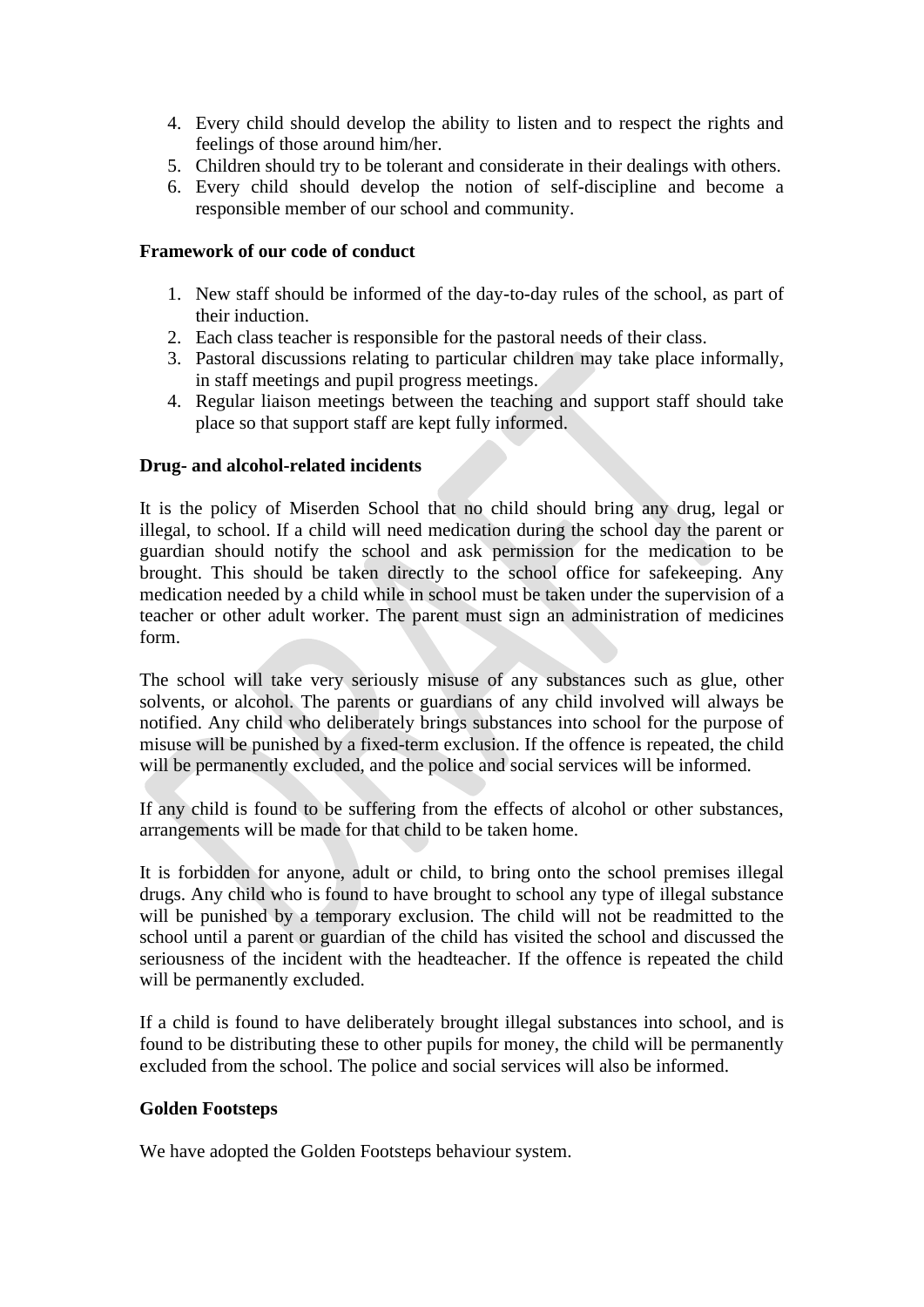All children start each day on a Green Footstep.

For specific good behaviour and/or work children can move to the Silver Footstep, then onto the Golden Footstep. Any child reaching the Golden footstep will be given a Sticker and wallet card celebrating their achievement from the headteacher Achievement will also be celebrated in our Golden Book worships and newsletters.

Pupils may move down to amber and then to the red footstep for poor behaviour. At amber the pupil is given behaviour reminders and given time to reflect on and improve their behaviour. At red the pupil will discuss their behaviour with the Headteacher. Parents will be involved.

# **Awards and praise**

We aim, as a staff, to be positive in our approach to the question of behaviour. Awards and praise play a large part in school life.

Awards and praise used by staff fall into the following categories:

- Housepoints (Pre-school have a reward chart)
- Moving up the Footsteps
- When on Gold a pupil will be awarded a sticker and card to recognise the achievement. Parents will be informed
- Achievement recorded in the Golden Footsteps Book.
- Immediate praise from the class teacher and/or other colleagues.
- Displays of good work inside and outside the classroom.

# **Sanctions**

See behaviour chain (annex A)

Infringements of the rules may involve:

- 1. Further explanation to the child of the reasons for the rule.
- 2. Separating the child from the scene of disruption. Time out for Pre-school children
- 3. Apologies to individuals.
- 4. Loss of privileges.
- 5. Consultation with parents, which can take place at any of the above stages.
- 6. Exclusion

Where possible we always give children time to reflect and modify their behaviour.

Persistent offences of a serious nature may well lead to exclusion. This step includes the formal involvement of Governors

• The appropriate L.A. Education Officer will be informed.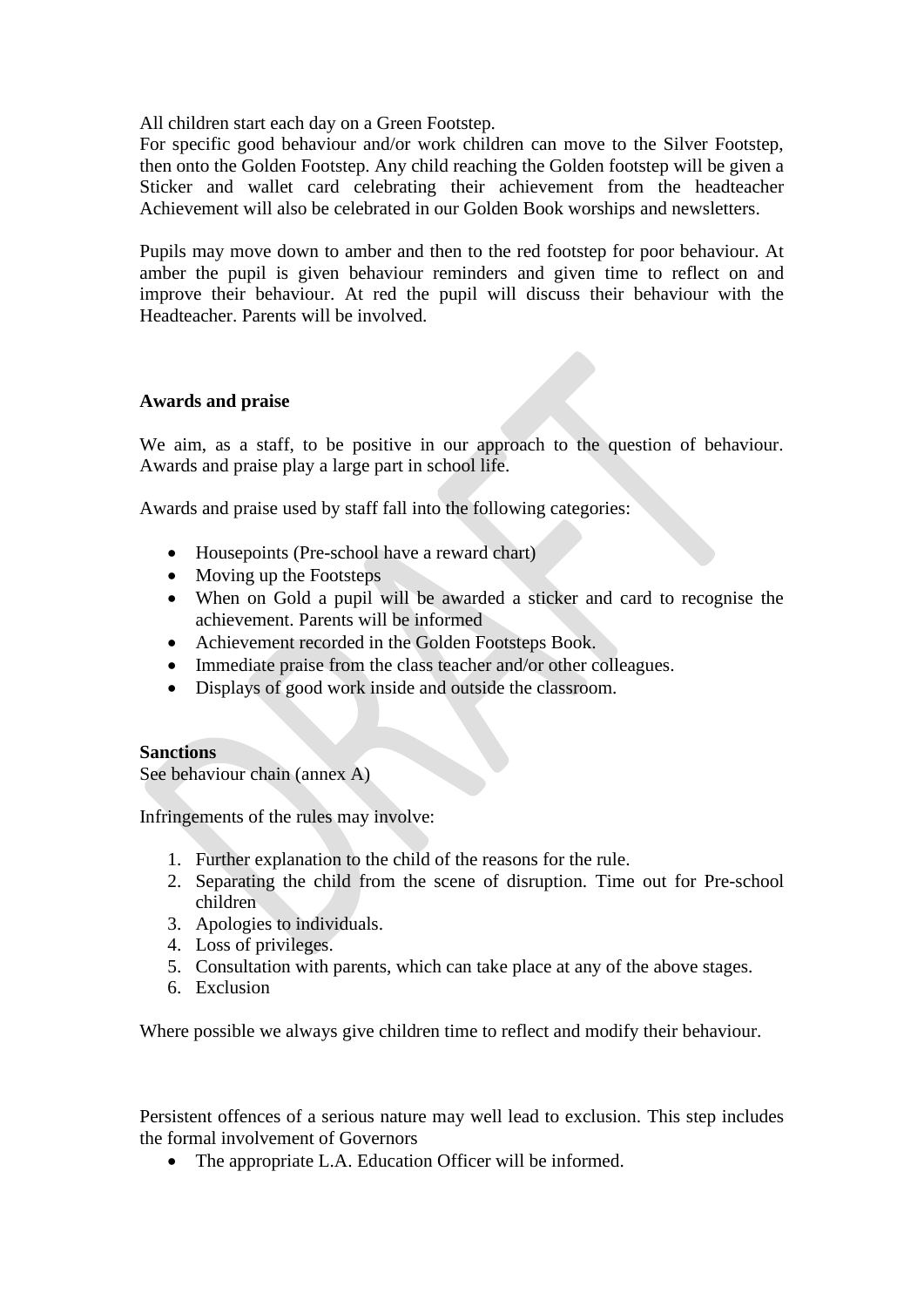• If deemed necessary other appropriate bodies will be involved according to the reason for exclusion

# Fixed Term Exclusion

We will endeavour to avoid exclusion from school at all costs.

The School will use exclusion (fixed term or permanent) if a student has seriously broken school rules, internal exclusion has had limited impact or allowing them to stay in school would seriously harm their education or welfare, or the education and welfare of other students. Reference will be made to DfE guidance 'Exclusion from maintained schools, Academies and pupil referral units in England' – September 2017.

Only the Headteacher or Acting Headteacher can make the decision to exclude. In his or her absence only the Deputy Headteacher(s) can make this decision. Before deciding to exclude a student the Headteacher will:

- ensure that an appropriate investigation has been conducted;
- ensure that all the relevant evidence has been considered;
- give the student an opportunity to be heard; (this is particularly important if an exclusion could lead to a safeguarding concern)
- consult other relevant people if necessary.

Having considered these matters the Headteacher will make a decision based normally on the balance of probability, having regard to any current guidance from the DfE. Before deciding to exclude the Headteacher will additionally consult the SENCO should the student have a Statement of Special Educational Needs. Before deciding to exclude the Headteacher will additionally consult the Designated Child Protection Officer should a student be on the Child Protection Register. Before deciding to exclude the Headteacher will additionally consult the Designated Teacher for Looked After Children should a child be in public care. The School will make appropriate educational arrangements for a student on their 6th day of Fixed Term Exclusion. For exclusion lasting  $1 - 5$  days Class teachers will ensure learning is provided.

During a fixed term exclusion parents must ensure their child is not found in a public place during school hours and to attend a reintegration interview with the School at the end of a fixed period exclusion.

The School will notify parents/carers of the decision to exclude by telephone on the day of exclusion. The reason for and length of exclusion will be outlined. This will be followed by a letter which also outlines how a parent/carer can complain or challenge the decision should they wish. A readmission meeting will occur before the student attends school again. A parent/carer must be in attendance. The readmission meeting must always be conducted by the Headteacher and class teacher The purpose of the readmission meeting is for the student to reflect on the behaviour which led to exclusion and how they will ensure that is does not happen again. Staff at the readmission should set up strategies in order to aid the student make positive choices. A readmission meeting form, copies of which will then be required to be sent home.

# Permanent Exclusion

A decision to exclude a pupil permanently will be taken only: a) in response to serious breaches of the school's Whole School Behaviour Policy and procedures; and b) if allowing the pupil to remain in school would seriously harm the education or welfare of the pupil or others in the school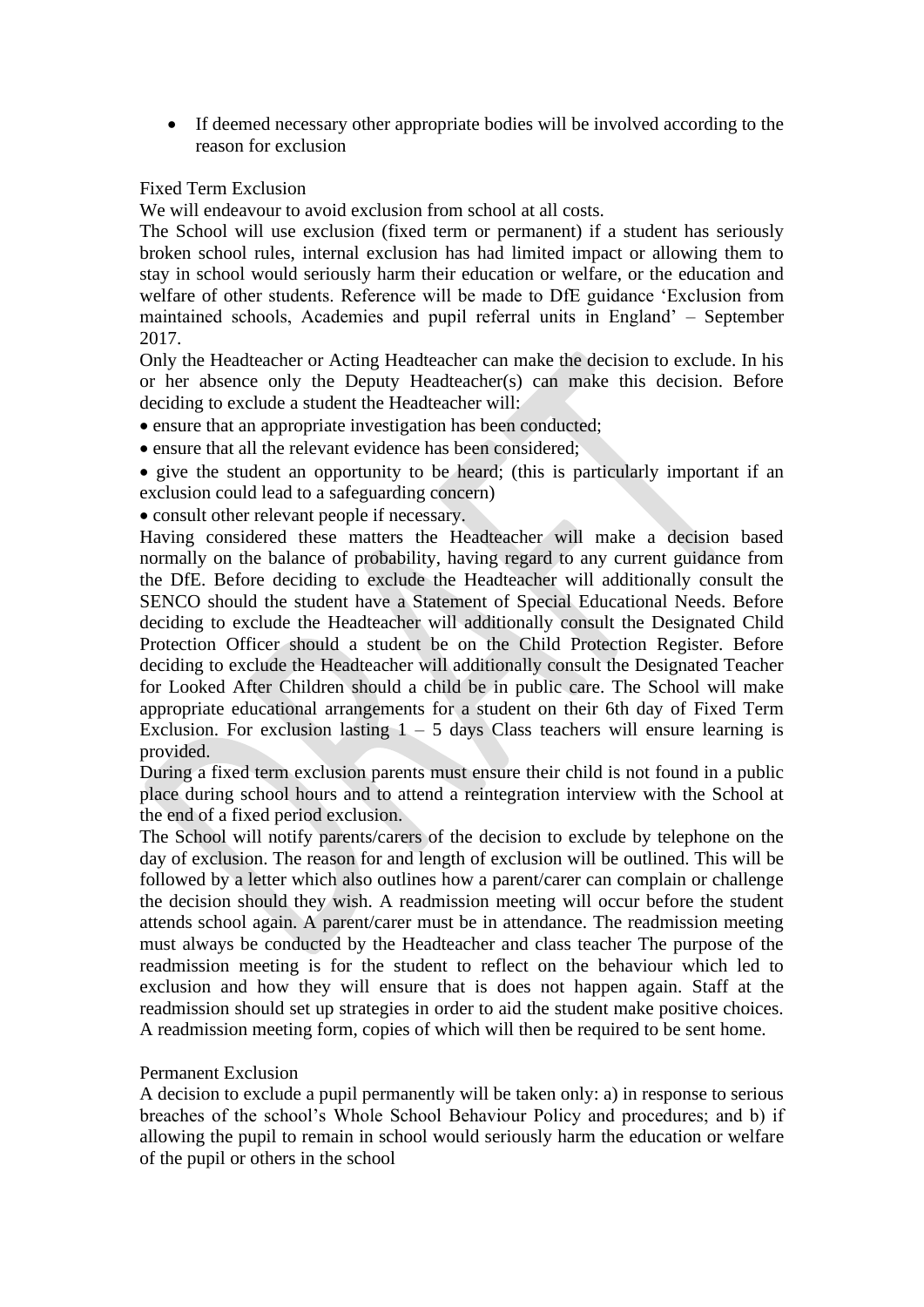A decision to exclude a pupil permanently is a serious one and will only be taken where the basic facts have been clearly established on the balance of probabilities and consideration of all the circumstances, the evidence available and the need to balance the interests of the pupil against those of the whole school community. It will usually be the final step in a process for dealing with disciplinary offences following a wide range of other strategies which have been tried without success. It is an acknowledgement by the school that it has exhausted all available strategies for dealing with the pupil and will normally be used as a last resort.

Exclusions - The Right of Appeal and Legal Duties Depending on the type of exclusion, in most cases, parents have the right to make representations to the governing body (or discipline committee). In all cases of permanent exclusion, parents have the additional right to appeal to an independent appeal panel. The school has a duty to provide suitable full-time education for the excluded pupil from the sixth school day of any fixed period of exclusion of more than five consecutive school days. Local Authorities are under a duty to provide suitable full-time education from the sixth school day of a permanent exclusion.

# **Recording of incidents**

Serious incidents are reported to and logged by the Headteacher.

# **Bullying**

Bullying may be defined as the abuse of power by an individual or group in relation to another individual or group. It may occur frequently or infrequently, regularly or irregularly, but it should be taken seriously, even if it has occurred on only one occasion. It can be:

- Physical aggression, actual or threatened.
- The use of putdown comments or insults,
- Name calling.
- Damage to the person's property or work.
- Deliberate exclusion from activities
- The setting up of humiliating experiences.
- Peer to peer bullying
- Peer to peer sexual harassment and/or violence

| <b>Type of bullying</b> | <b>Definition</b>                                                                                                                                                          |
|-------------------------|----------------------------------------------------------------------------------------------------------------------------------------------------------------------------|
| Emotional               | Being unfriendly, excluding, tormenting                                                                                                                                    |
| Physical                | Hitting, kicking, pushing, taking another's belongings,<br>any use of violence                                                                                             |
| Racial                  | Racial taunts, graffiti, gestures                                                                                                                                          |
| Sexual                  | Explicit sexual remarks, display of sexual material,<br>sexual gestures, unwanted physical attention, comments<br>about sexual reputation or performance, or inappropriate |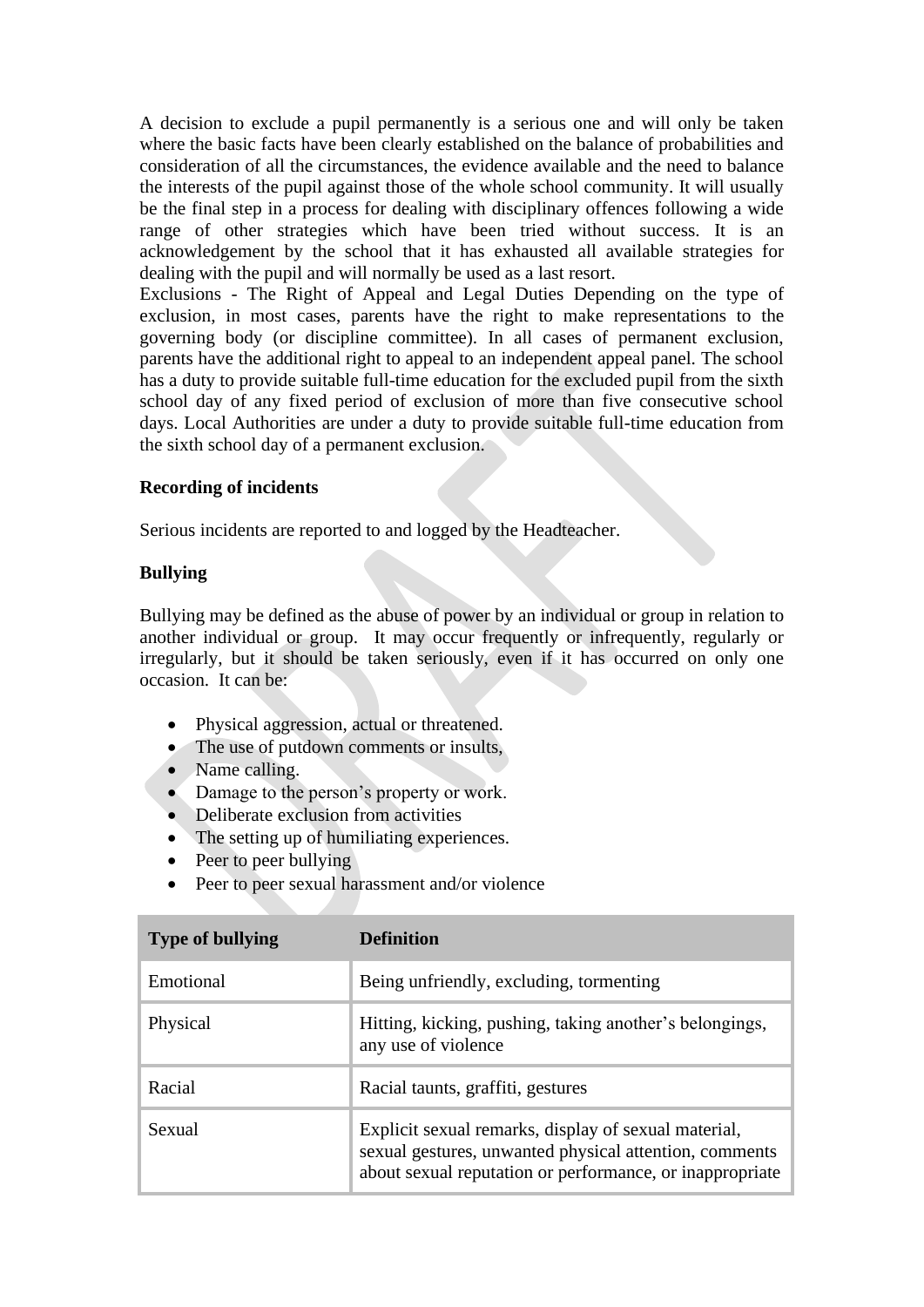|                           | touching                                                                                                     |
|---------------------------|--------------------------------------------------------------------------------------------------------------|
| Direct or indirect verbal | Name-calling, sarcasm, spreading rumours, teasing                                                            |
| Cyber-bullying            | Bullying that takes place online, such as through social<br>networking sites, messaging apps or gaming sites |

Central to the definition of bullying are the intent and motivation of the perpetrator, which will primarily be to exert power over another in order to cause distress.

Bullying is not a phenomenon that occurs solely between children. The above definition can also be seen to characterise some adult-adult, adult-children and childadult relationships.

In more serious instances the abuse of power by an adult over a child, or by a child over a child, may be viewed as child abuse and bullying should be seen within this context. In these circumstances child-protection procedures will be appropriate.

The staff at Miserden C.E. Primary School are firmly committed to ensuring that any acts of bullying are dealt with firmly and immediately.

Allegations of bullying are taken seriously and investigated by the headteacher following the behaviour policy. Victims of bullying will be supported. No one deserves to be bullied.

Through the curriculum, activities are planned to develop positive relationships and to discuss issues associated with bullying.

# **All bullying incidents will be logged by the Headteacher**.

Sanctions will be applied to incidents of bullying as to other incidents, with exclusion as the ultimate sanction.

# **Monitoring and evaluation**

The policy will be regularly monitored and evaluated as part of the School Development Planning processes.

#### **Links to other policies**

This policy should be read in conjunction with:- Bullying and hate policy Attendance Policy Child protection Policy SEND policy E-Safety policy